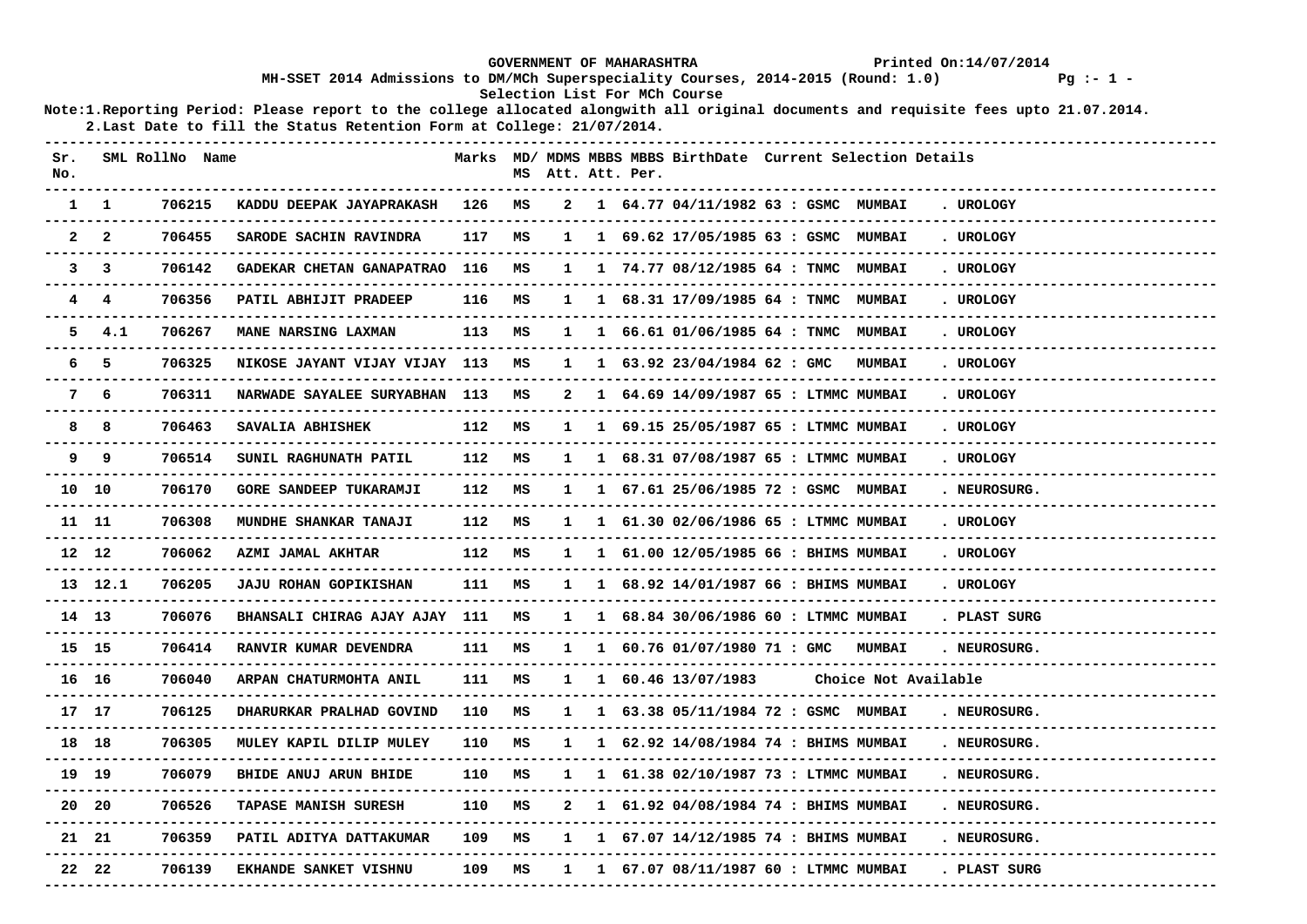|            |                  |                 |                                                                                                                                                                                                                 |        |    |   | <b>GOVERNMENT OF MAHARASHTRA</b> |                                                              |                 |                      | Printed On:14/07/2014                                          |                         |
|------------|------------------|-----------------|-----------------------------------------------------------------------------------------------------------------------------------------------------------------------------------------------------------------|--------|----|---|----------------------------------|--------------------------------------------------------------|-----------------|----------------------|----------------------------------------------------------------|-------------------------|
|            |                  |                 | MH-SSET 2014 Admissions to DM/MCh Superspeciality Courses, 2014-2015 (Round: 1.0)                                                                                                                               |        |    |   |                                  | Selection List For MCh Course                                |                 |                      |                                                                | $Pq := 2 -$             |
|            |                  |                 | Note:1. Reporting Period: Please report to the college allocated alongwith all original documents and requisite fees upto 21.07.2014.<br>2. Last Date to fill the Status Retention Form at College: 21/07/2014. |        |    |   |                                  |                                                              |                 |                      |                                                                |                         |
| Sr.<br>No. |                  | SML RollNo Name |                                                                                                                                                                                                                 |        |    |   | MS Att. Att. Per.                | Marks MD/ MDMS MBBS MBBS BirthDate Current Selection Details |                 |                      |                                                                |                         |
|            | 23 23            | 706321          | BHAMARE NIKHIL SURESHRAO 109                                                                                                                                                                                    |        | MS |   |                                  | 1 1 62.00 29/12/1985 57 : GMC MUMBAI                         |                 |                      | . PLAST SURG                                                   |                         |
|            | 24 24            | 706402          | RAGHVENDRA KASHYAP RAMPAL 109                                                                                                                                                                                   |        | MS |   |                                  | 1 1 61.61 15/03/1985                                         |                 | Choice Not Available |                                                                | ----------------------  |
|            | 25 25            | 706393          | PRASHEELKUMAR GUPTA                                                                                                                                                                                             | 109    | MS |   |                                  | 1 1 58.92 29/08/1985 57 : GMC MUMBAI                         |                 |                      | . PLAST SURG                                                   |                         |
|            | $26$ $25.1$      | 706196          | <b>JADHAV SUDARSHAN DILIPRAO 108</b><br>--------------------------------                                                                                                                                        |        | MS |   |                                  | 1 1 67.23 25/06/1987                                         |                 | Choice Not Available |                                                                |                         |
|            | 27 25.2          | 706482          | SHETH HARSH RAJESH RAJESH 108                                                                                                                                                                                   |        | MS |   |                                  | 1  1  67.00  26/10/1986  59 : TNMC  MUMBAI                   |                 |                      | . PLAST SURG                                                   |                         |
|            | $28$ $25.3$      | 706294          | <b>MISHRA AJIT MATAPRASAD</b>                                                                                                                                                                                   | 108    | MS |   |                                  | 1 1 66.76 28/08/1987                                         |                 | Choice Not Available |                                                                |                         |
|            | 29 28<br>------- | 706080          | BHIMANI SACHIN VALJIBHAI                                                                                                                                                                                        | 108    | MS |   |                                  | 1 1 66.23 10/06/1985 58 : GSMC MUMBAI                        |                 |                      | . PLAST SURG                                                   | ----------------------- |
|            | 30 29            | 706454          | SARFRAZALAM AKHTARALAM                                                                                                                                                                                          | 108    | MS |   |                                  | 1 1 64.69 23/04/1986 57 : GMC MUMBAI                         |                 |                      | . PLAST SURG                                                   |                         |
|            | 31 30            | 706484          | SHITEEZ AGRAWAL VISHNU                                                                                                                                                                                          | 108    | MS |   |                                  | 2 1 58.69 02/03/1984                                         |                 | Choice Not Available |                                                                |                         |
|            | 32 32            | 706300          | <b>MOHITE ANIRUDHA</b>                                                                                                                                                                                          | 107    | MS |   |                                  | $1 \quad 1 \quad 66.46 \quad 28/04/1988$                     |                 | Choice Not Available |                                                                |                         |
|            | 33 32.1          | 706518          | SURWASE PAVAN PRABHAKAR                                                                                                                                                                                         | 107    | MS |   |                                  | 1 1 64.50 14/02/1986 51 : GMC MUMBAI                         |                 |                      | . CVTS                                                         |                         |
|            | 34 32.2          | 706209          | JATHEN VINAY ASHOK JATHEN                                                                                                                                                                                       | 107    | MS |   |                                  | 1 1 64.38 15/09/1985 57 : GMC                                |                 | <b>MUMBAI</b>        | . PLAST SURG                                                   | -------------------     |
|            | 35 34            | 706157          | GAURAV GOYAL RAMESH CHAND 107                                                                                                                                                                                   |        | MS |   |                                  | 1 1 60.38 11/10/1984 58 : GSMC MUMBAI                        |                 |                      | . PLAST SURG                                                   |                         |
|            | 36 38            | 706554          | VARTAK ANUSHREE ANUP ANUP 106<br>---------------------------------                                                                                                                                              |        | MS |   |                                  | 1 1 69.30 03/01/1987 59 : TNMC MUMBAI                        |                 |                      | . PLAST SURG                                                   | -------------------     |
|            | 37 39            | 706204          | <b>JAIN RISHI RAJKUMAR</b>                                                                                                                                                                                      | 106    | MS |   |                                  | 1 1 64.53 09/02/1981 59 : TNMC MUMBAI                        |                 |                      | . PLAST SURG                                                   |                         |
|            | 38 40            | 706276          | <b>MANTRI MAYUR RAMAN RAMAN</b>                                                                                                                                                                                 | 106    | MS |   |                                  | 1 1 63.61 25/05/1987 59 : TNMC MUMBAI                        |                 |                      | . PLAST SURG                                                   |                         |
|            | 39 42            | 706475          | SHAH URVI ASHOK ASHOK J                                                                                                                                                                                         | 106    | MS |   |                                  | 1 1 63.20 16/04/1983 68 : GSMC MUMBAI                        |                 |                      | . PAED. SURG.                                                  |                         |
|            | 40 44            | 706339          | PARISHWANATH PATIL                                                                                                                                                                                              | 106    | MS | 1 |                                  | 2 61.35 20/10/1983 52 : GSMC MUMBAI                          |                 |                      | . CVTS                                                         |                         |
|            | 41 45            | 706351          | <b>PATEL VIKAS DINESHKUMAR</b><br>--------------------                                                                                                                                                          |        |    |   |                                  |                                                              |                 |                      | 105 MS  1  1  72.23 08/02/1987  61 : GMC  NAGPUR  . PLAST SURG |                         |
|            | 42 46            | 706118          | <b>DESHPANDE ABHINAV</b>                                                                                                                                                                                        |        |    |   |                                  | 105 MS  1  1  71.92  03/08/1985                              |                 | Choice Not Available |                                                                |                         |
|            | 43 47            | 706312          | NASTA AMRIT MANIK MANIK 105 MS 1 171.23 06/08/1987                                                                                                                                                              |        |    |   |                                  |                                                              |                 | Choice Not Available |                                                                |                         |
|            | 44 47.1          | 706173          | GUPTA VIKAS BACHELAL                                                                                                                                                                                            | 105 MS |    |   |                                  | 1 1 68.77 28/03/1988                                         | --------------- | Choice Not Available |                                                                |                         |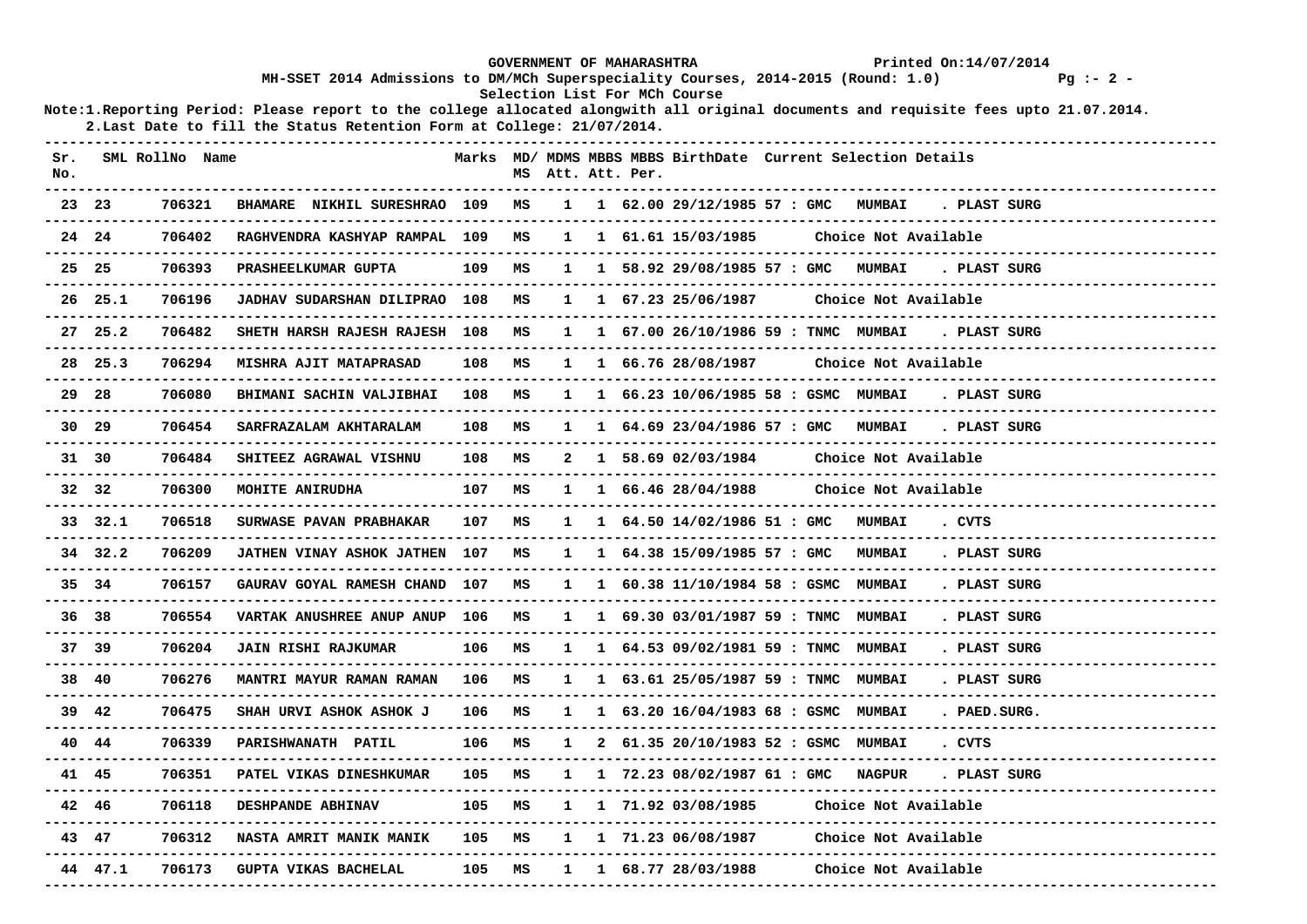|            |          |                     |                                                                                   |        |    |   | <b>GOVERNMENT OF MAHARASHTRA</b> |                               | Printed On:14/07/2014                                                                                                                 |
|------------|----------|---------------------|-----------------------------------------------------------------------------------|--------|----|---|----------------------------------|-------------------------------|---------------------------------------------------------------------------------------------------------------------------------------|
|            |          |                     | MH-SSET 2014 Admissions to DM/MCh Superspeciality Courses, 2014-2015 (Round: 1.0) |        |    |   |                                  | Selection List For MCh Course | $Pq := 3 -$                                                                                                                           |
|            |          |                     | 2. Last Date to fill the Status Retention Form at College: 21/07/2014.            |        |    |   |                                  |                               | Note:1. Reporting Period: Please report to the college allocated alongwith all original documents and requisite fees upto 21.07.2014. |
| Sr.<br>No. |          | SML RollNo Name     |                                                                                   |        |    |   | MS Att. Att. Per.                |                               | Marks MD/ MDMS MBBS MBBS BirthDate Current Selection Details                                                                          |
|            | 45 49.1  | 706223              | KAVITHA JAIN AMRIT JAIN                                                           | 105    | MS |   |                                  | 1 1 67.81 18/09/1986          | Choice Not Available                                                                                                                  |
|            | 46 50    | 706529              | TARUSH GUPTA HARISH GUPTA 105                                                     |        | MS |   |                                  | 1 1 64.87 13/09/1984          | Choice Not Available<br>--------------------------                                                                                    |
|            | 47 53    | 706302              | MORE BHAGIRATH PARSHURAM 105 MS<br>-----------------------------                  |        |    |   | _________________________        | 1 1 62.85 12/04/1985          | Choice Not Available                                                                                                                  |
|            | 48 56    | 706384              | PRADEEPTA KUMAR PANDA                                                             | 105    | MS |   |                                  | 1 1 59.92 10/06/1982          | Choice Not Available<br>-----------------------------                                                                                 |
|            | 49 59.01 | 706422              | RICHA GOYAL PREMNARAYAN                                                           | 104 MS |    |   |                                  |                               | 1 1 68.84 16/02/1988 70 : LTMMC MUMBAI . PAED.SURG.                                                                                   |
|            | 50 59.1  | 706135              | DR AVIRAL JAIN DR SUBHASH 104 MS                                                  |        |    |   |                                  | 1 1 68.38 01/08/1986          | Choice Not Available                                                                                                                  |
|            | 51 59.2  | 706140              | FIDVI AL IQYAN JUZAR                                                              | 104 MS |    |   |                                  | 1 1 67.92 19/06/1986          | Choice Not Available                                                                                                                  |
|            | 52 63.1  | 706279              | MARUTI PUJERI DEVENDRAPPA 104 MS                                                  |        |    |   |                                  |                               | 1 1 65.50 22/06/1985 51 : GMC MUMBAI<br>. CVTS                                                                                        |
|            | 53 64.1  | 706283              | MD BASHEERUDDIN INAMDAR                                                           | 104 MS |    |   |                                  | 1 1 64.41 16/06/1986          | Choice Not Available<br>--------------------------                                                                                    |
|            | 54 65    | 706585              | WAJE SHARAD KASHINATH                                                             | 104 MS |    |   |                                  |                               | 1 1 63.84 25/05/1985 52 : GSMC MUMBAI<br>. CVTS                                                                                       |
|            | 55 66    | 706357              | PATIL ABHIJIT RANGRAO                                                             | 104 MS |    |   |                                  | 1 1 62.76 28/12/1982          | Choice Not Available<br>---------------------                                                                                         |
|            | 56 67    | 706001              | DANGE AVDHUT NARAYAN                                                              | 104    | MS |   |                                  | 1 1 57.69 12/02/1983          | Choice Not Available                                                                                                                  |
|            | 57 69    | 706465              | SAYYED MOHAMMAD KUMAIL                                                            | 104 MS |    |   |                                  | 2 1 65.41 09/06/1987          | Choice Not Available                                                                                                                  |
|            | 58 73.1  | 706466              | SETH HARSH SATEESH                                                                | 103    | MS |   |                                  |                               | 1 1 72.00 14/12/1987 54 : LTMMC MUMBAI<br>. CVTS                                                                                      |
|            | 59 74    | 706297              | MODI MALAV ANAND ANAND                                                            | 103 MS |    |   |                                  | 1 1 70.53 25/02/1986          | Choice Not Available<br>---------------------------                                                                                   |
|            | 60 75.1  | 706427              | RUPESH KUMAR SINGH HRIDAY 103                                                     |        | MS |   |                                  | 1 1 65.23 07/09/1982          | Choice Not Available                                                                                                                  |
|            | 61 77.1  | 706266              | MANE AKHIL SARJERAO MANE                                                          | 103    | MS |   |                                  |                               | 1 1 64.31 12/04/1986 56 : BJMC PUNE<br>. CVTS                                                                                         |
|            | 62 77.2  | 706371              | PAWAR MANGESH KUNDLIK                                                             | 103    | MS | 1 |                                  |                               | 1 64.31 28/05/1986 52 : GSMC MUMBAI<br>. CVTS                                                                                         |
|            | 63 78    | 706399              | PUNAMIYA ADITYA RAVINDRA 103 MS 1 1 63.84 10/04/1986<br>------------------------  |        |    |   |                                  |                               | Choice Not Available<br>- - - - - - - - - - -                                                                                         |
|            | 64 79.1  | 706094              | CHANDAN KUMAR RAY                                                                 |        |    |   |                                  |                               | 103 MS  1  1  62.07 13/05/1987 54 : LTMMC MUMBAI . CVTS                                                                               |
|            | 65 79.2  | 706161<br>--------- | GHUBADE NIKHIL MADHAVRAO 103 MS                                                   |        |    |   |                                  | 1 1 58.61 02/05/1984          | Choice Not Available                                                                                                                  |
|            | 66 86    | 706531              | <b>TEJASWINI DIVAKAR</b><br>-------------------------------------                 | 102 MS |    |   |                                  |                               | 1 1 66.23 26/01/1987 51 : GMC MUMBAI<br>. CVTS                                                                                        |
|            |          |                     |                                                                                   |        |    |   |                                  |                               |                                                                                                                                       |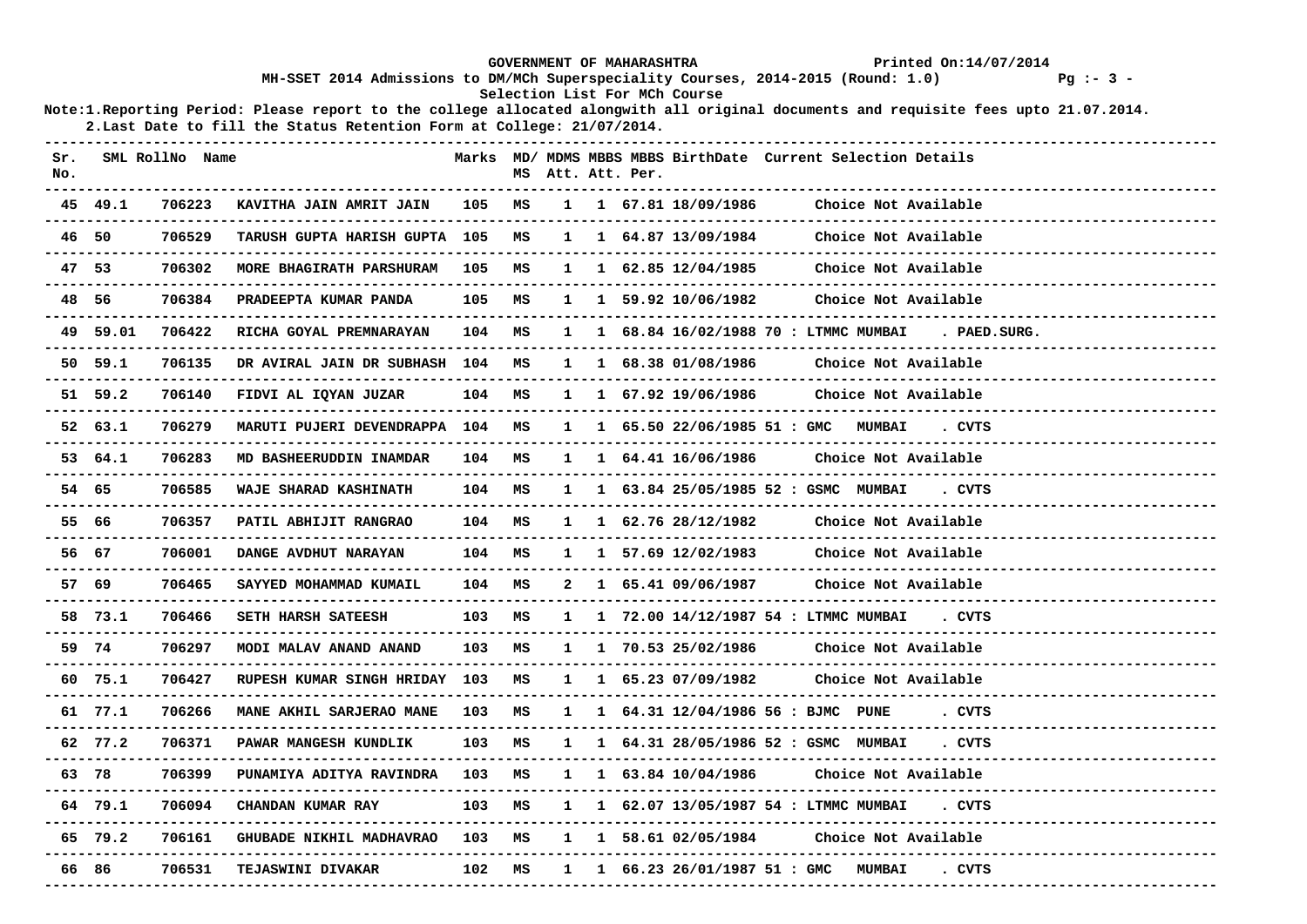|        |                        |                     |                                                                                                                                      |     |    |              | <b>GOVERNMENT OF MAHARASHTRA</b> |                               |                                                              |                                                | Printed On:14/07/2014 |             |
|--------|------------------------|---------------------|--------------------------------------------------------------------------------------------------------------------------------------|-----|----|--------------|----------------------------------|-------------------------------|--------------------------------------------------------------|------------------------------------------------|-----------------------|-------------|
|        |                        |                     | MH-SSET 2014 Admissions to DM/MCh Superspeciality Courses, 2014-2015 (Round: 1.0)                                                    |     |    |              |                                  | Selection List For MCh Course |                                                              |                                                |                       | $Pq := 4 -$ |
|        |                        |                     | Note:1.Reporting Period: Please report to the college allocated alongwith all original documents and requisite fees upto 21.07.2014. |     |    |              |                                  |                               |                                                              |                                                |                       |             |
|        |                        |                     | 2. Last Date to fill the Status Retention Form at College: 21/07/2014.                                                               |     |    |              |                                  |                               |                                                              |                                                |                       |             |
| Sr.    |                        | SML RollNo Name     |                                                                                                                                      |     |    |              |                                  |                               | Marks MD/ MDMS MBBS MBBS BirthDate Current Selection Details |                                                |                       |             |
| No.    |                        |                     |                                                                                                                                      |     |    |              | MS Att. Att. Per.                |                               | --------------                                               |                                                |                       |             |
| 67 87  |                        | 706290              | MENANDER M MAHADEVA G                                                                                                                | 102 | MS | $\mathbf{1}$ |                                  |                               | 1 65.00 18/01/1987 52 : GSMC MUMBAI                          |                                                | . CVTS                |             |
| 68 93  |                        | 706231              | KHEDKAR KIRAN BABARAO                                                                                                                | 102 | MS |              |                                  |                               | 1 59.30 18/07/1983 69 : TNMC MUMBAI                          |                                                | . PAED. SURG.         |             |
|        | 69 98.1                | 706154              | GANGWAL MAYUR PRADEEP                                                                                                                | 101 | MS |              |                                  |                               | 1 61.69 01/01/1986 70 : LTMMC MUMBAI                         |                                                | . PAED.SURG.          |             |
| 70 102 |                        | 706152              | GANESH KUMAR K AMMANNAYA                                                                                                             | 101 | MS |              |                                  |                               | 1 72.46 20/11/1985 54 : LTMMC MUMBAI                         |                                                | . CVTS                |             |
|        | 71 106                 | 706547              | V MANJUNATH L                                                                                                                        | 100 | MS | 1            |                                  |                               | 1 68.10 08/09/1985 52 : GSMC MUMBAI                          |                                                | . CVTS                |             |
|        | 72 106.1               | 706590              | YASH PAMECHA RAJENDRA                                                                                                                | 100 | MS | $\mathbf{1}$ |                                  |                               | 1 68.10 23/11/1987 55 : BHIMS MUMBAI                         |                                                | . CVTS                |             |
|        | 73 109.1               | 706236              | KOTAWALA HUSSAIN SHABBIR                                                                                                             | 100 | MS | $\mathbf{1}$ |                                  | 1 65.30 04/09/1986 67 : GMC   |                                                              | <b>MUMBAI</b>                                  | . PAED. SURG.         |             |
|        | 74 113                 | 706299              | MOHD HAMID SHAFIQUE AHMED                                                                                                            | 100 | MS | 1            |                                  | 1 63.77 05/04/1985            |                                                              | Choice Not Available<br>______________________ |                       |             |
| 75 115 |                        | 706486              | SHREE HARSH RAS BIHARI                                                                                                               | 100 | MS | $\mathbf{1}$ |                                  | 1 61.38 26/03/1978            |                                                              | Choice Not Available                           |                       |             |
|        | 76 117.1               | 706225<br>------    | KEDAR NATH NAYAK                                                                                                                     | 100 | MS | 1            |                                  |                               | 1 58.92 14/04/1985 69 : TNMC MUMBAI                          |                                                | . PAED. SURG.         |             |
|        | 77 121.1               | 706214              | <b>JOSHI ABHISHEK SHRINIVAS</b>                                                                                                      | 99  | MS | $\mathbf{1}$ |                                  |                               | 1 67.92 17/05/1987 52 : GSMC MUMBAI                          |                                                | . CVTS                |             |
|        | 78 125.1<br>---------- | 706377<br>--------- | PERKA SHRIKANT ANJAIAH<br><u>u dia dia dia dia dala dia dia dia k</u>                                                                | 99. | MS |              |                                  | 1 1 61.07 15/08/1984          |                                                              | Choice Not Available                           |                       |             |
|        | 79 132.3<br>---------- | 706586              | WAYKULE PRAVIN YASHWANT<br>------------------                                                                                        | 98  | MS |              |                                  |                               | 1 1 64.84 30/07/1985 53 : TNMC MUMBAI                        |                                                | . CVTS                |             |
| 80 133 |                        | 706134              | ABHIMANYU KAR ARABINDA                                                                                                               | 98  | MS | $\mathbf{1}$ |                                  |                               | 1 64.69 10/08/1983 68 : GSMC MUMBAI                          |                                                | . PAED. SURG.         |             |
| 81 136 |                        | 706358              | PATIL ABHINANDAN                                                                                                                     | 98  | МS |              |                                  |                               | 1 60.23 03/04/1983 68 : GSMC MUMBAI                          |                                                | . PAED. SURG.         |             |
|        | 82 137.1               | 706355              | PATIL ABHIJEET MANOHAR                                                                                                               | 98  | MS |              |                                  |                               | 1 59.38 04/09/1985 68 : GSMC MUMBAI                          |                                                | . PAED. SURG.         |             |
| 83 149 |                        | 706217              | KAKANI NIKHIL VINOD VINOD                                                                                                            | 97  | MS |              |                                  | 1 61.69 30/08/1986            |                                                              | Choice Not Available                           |                       |             |
| 84 150 |                        | 706091              | CHAITANYA ASHOK                                                                                                                      | 97  | MS | $\mathbf{1}$ |                                  | 1 61.15 07/06/1982            |                                                              | Choice Not Available                           |                       |             |
| 85 155 |                        | 706047              | ARUNKUMAR JEEDI                                                                                                                      | 97  | MS |              |                                  | 1 62.64 21/12/1984            |                                                              | Choice Not Available                           |                       |             |
|        | 86 159.2               | 706561              | VIJAY MADHUKAR MUNDHE                                                                                                                | 96  | MS | $\mathbf{1}$ |                                  | 1 65.30 10/02/1986            |                                                              | Choice Not Available                           |                       |             |
| 87 161 |                        | 706014              | AGRAWAL SUMEET GOPAL                                                                                                                 | 96  | MS | $\mathbf{1}$ |                                  |                               | 1 64.35 07/11/1985 68 : GSMC MUMBAI                          |                                                | . PAED. SURG.         |             |
|        |                        |                     |                                                                                                                                      |     |    |              |                                  |                               |                                                              |                                                |                       |             |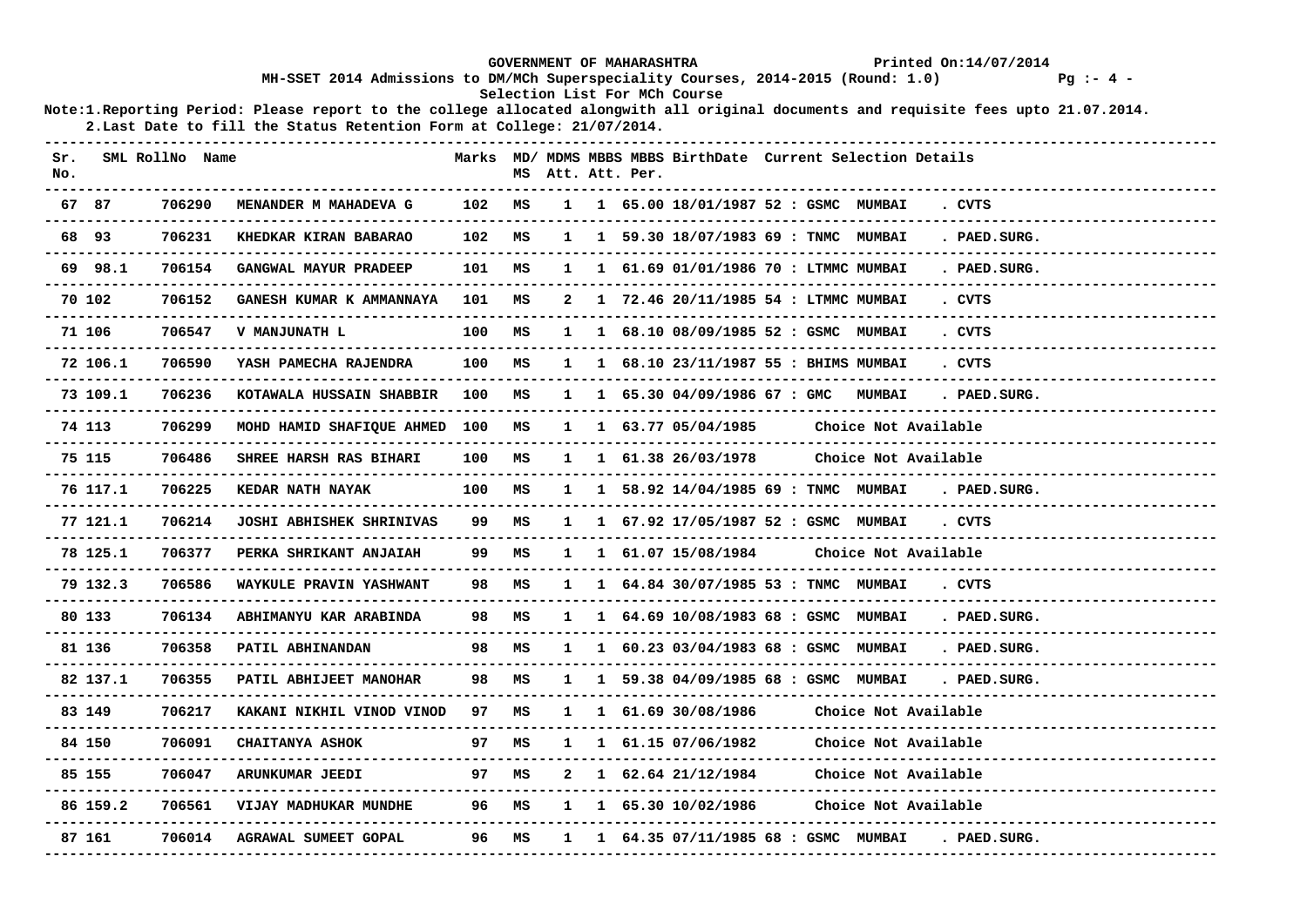|            |                     |                                                                                                                                                                                                                |                             |        |              | GOVERNMENT OF MAHARASHTRA |                                          |                                                              | Printed On:14/07/2014 |                          |
|------------|---------------------|----------------------------------------------------------------------------------------------------------------------------------------------------------------------------------------------------------------|-----------------------------|--------|--------------|---------------------------|------------------------------------------|--------------------------------------------------------------|-----------------------|--------------------------|
|            |                     | MH-SSET 2014 Admissions to DM/MCh Superspeciality Courses, 2014-2015 (Round: 1.0)                                                                                                                              |                             |        |              |                           | Selection List For MCh Course            |                                                              |                       | $Pq := 5 -$              |
|            |                     | Note:1.Reporting Period: Please report to the college allocated alongwith all original documents and requisite fees upto 21.07.2014.<br>2. Last Date to fill the Status Retention Form at College: 21/07/2014. |                             |        |              |                           |                                          |                                                              |                       |                          |
| Sr.<br>No. | SML RollNo Name     |                                                                                                                                                                                                                |                             |        |              | MS Att. Att. Per.         |                                          | Marks MD/ MDMS MBBS MBBS BirthDate Current Selection Details |                       |                          |
| 88 164.1   | 706147              | GAJBHIYE SANJOG SHANKAR                                                                                                                                                                                        | 96                          | MS     | $\mathbf{1}$ |                           | 1 62.00 23/12/1987                       |                                                              | Choice Not Available  |                          |
| 89 175     | 706405              | RAJ SUMITA CSRAJ                                                                                                                                                                                               | 96                          | MS     | 2            |                           |                                          | 1 57.80 28/02/1978 68 : GSMC MUMBAI                          | . PAED.SURG.          |                          |
| 90 181     | 706252              | M LOPAMUDRA DHIRENDRA                                                                                                                                                                                          | 95 M.S                      |        |              |                           | $1 \quad 1 \quad 66.38 \quad 06/10/1982$ |                                                              | Choice Not Available  |                          |
| 91 182.1   | 706182              | HARSHA GOUTHAM H V                                                                                                                                                                                             | 95                          | MS     | $\mathbf{1}$ |                           | 1 66.03 31/08/1986                       |                                                              | Choice Not Available  | ----------------------   |
| 92 190     | 706074              | BHADGALE RAHUL MOHANRAO                                                                                                                                                                                        | 95                          | MS     | 1            |                           | 2 64.61 01/01/1985                       |                                                              | Choice Not Available  |                          |
| 93 192     | 706594              | ZARKAR ANIKET NANDKUMAR                                                                                                                                                                                        | 95                          | MS     |              |                           | 2 1 57.23 09/04/1986                     |                                                              | Choice Not Available  |                          |
| 94 194     | 706348              | PATEL NEEHAR RAMANLAL                                                                                                                                                                                          | 95                          | MS     | 3            |                           | 1 59.00 29/09/1984                       |                                                              | Choice Not Available  | ---------------------    |
| 95 200     | 706360              | <b>PATIL ADITYA NANASAHEB</b>                                                                                                                                                                                  | 94                          | MS     | 1            |                           | 1 70.00 11/05/1987                       |                                                              | Choice Not Available  |                          |
| 96 208     | 706264              | <b>MALLIKARJUN G UTAGI</b>                                                                                                                                                                                     | 94 MS                       |        | $\mathbf{1}$ |                           | 1 64.38 22/07/1982                       |                                                              | Choice Not Available  |                          |
| 97 218     | 706583              | WAGHMARE MUKTA SUBHASH                                                                                                                                                                                         | 94 M.S                      |        | 2            |                           | 1 65.15 09/06/1984                       |                                                              | Choice Not Available  |                          |
| 98 232.1   | 706230              | <b>KHATOD AMBRISH VASANT</b>                                                                                                                                                                                   | 93                          | ΜS     | $\mathbf{1}$ |                           | 1 60.31 12/02/1986                       |                                                              | Choice Not Available  |                          |
| 99 233.1   | 706541              | TUSHAR AJIT                                                                                                                                                                                                    | 93                          | MS     | 1            |                           | 1 58.07 29/06/1985                       |                                                              | Choice Not Available  | ------------------------ |
| 100 245.01 | 706337              | PARAB SANDESH VITHAL                                                                                                                                                                                           | 92                          | MS     |              |                           | 1 1 65.30 17/01/1987                     |                                                              | Choice Not Available  | --------------------     |
| 101 254    | 706313<br>--------- | NATHANI RAHUL                                                                                                                                                                                                  | 92                          | MS     | $\mathbf{1}$ |                           | 1 60.46 29/11/1986                       |                                                              | Choice Not Available  |                          |
| 102 275    | 706508              | SUDHANVA HEMANT KUMAR                                                                                                                                                                                          | 90                          | MS     | $\mathbf{1}$ |                           | 1 68.01 18/01/1984                       |                                                              | Choice Not Available  |                          |
| 103 276    | 706493              | SHUBHI DUBEY T N DUBEY                                                                                                                                                                                         | 90 —                        | MS     |              |                           | 1 1 67.85 08/01/1984                     |                                                              | Choice Not Available  |                          |
| 104 277    | 706278              | MARGAJ VISHRABDHA                                                                                                                                                                                              | 90                          | MS     | $\mathbf{1}$ |                           | 1 65.15 13/08/1984                       |                                                              | Choice Not Available  |                          |
| 105 280    | 706363              | PATIL MANDAR VILAS PATIL                                                                                                                                                                                       | 90                          | MS     | 1            |                           | 1 61.30 11/09/1985                       |                                                              | Choice Not Available  |                          |
| 106 295    | 706443              | SANGHVI HEMANG ARVINKUMAR 89 MS                                                                                                                                                                                | . - - - - - - - - - - - - - |        |              |                           | $1 \quad 2 \quad 62.38 \quad 04/06/1984$ |                                                              | Choice Not Available  |                          |
| 107 311    | 706329              | NISHANT SHIV DR<br>. _ _ _ _ _ _ _ _ _ _ _ _ _ _ _ _                                                                                                                                                           | 88 MS                       |        |              |                           | $1 \quad 1 \quad 62.08 \quad 27/12/1985$ |                                                              | Choice Not Available  |                          |
| 108 320    | 706268              | <b>MANE SONALI SHIVAJI</b>                                                                                                                                                                                     |                             | 88 M.S |              |                           | 1 1 57.00 14/05/1985                     |                                                              | Choice Not Available  |                          |
| 109 329.1  | 706075              | <b>BHAGWAT ABHISHEK ARUN</b><br>---------------------------                                                                                                                                                    | 87 MS                       |        | 1            |                           | 1 68.20 13/05/1986                       |                                                              | Choice Not Available  |                          |